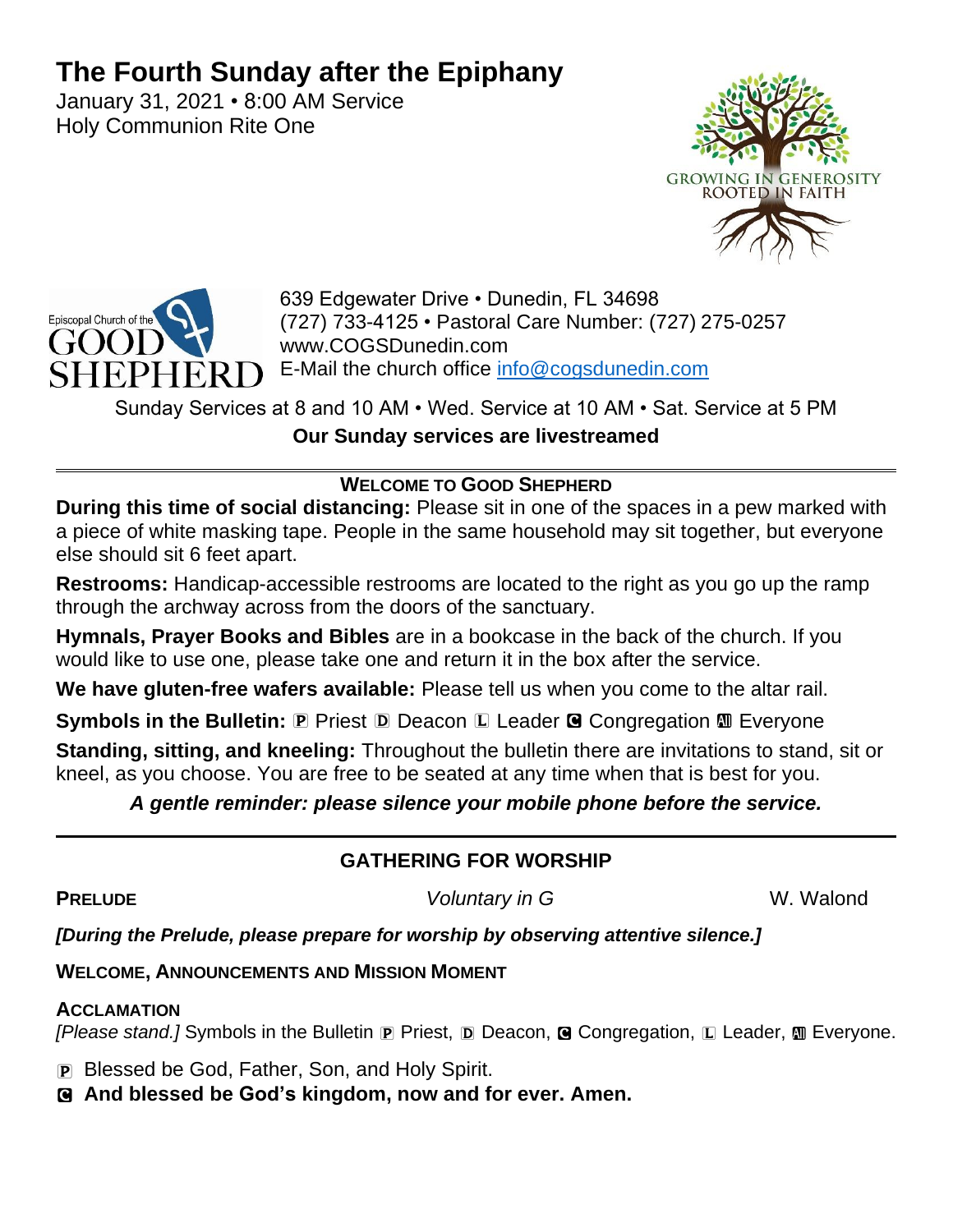**COLLECT FOR PURITY**

- a **Almighty God, unto whom all hearts are open, all desires known, and from whom no secrets are hid. Cleanse the thoughts of our hearts by the inspiration of thy Holy Spirit, that we may perfectly love thee, and worthily magnify thy holy Name; through Christ our Lord. Amen.**
- a **Glory to God in the highest, and peace to his people on earth. Lord God, heavenly King almighty God and Father, we worship you, we give you thanks, we praise you for your glory. Lord Jesus Christ, only Son of the Father, Lord God, Lamb of God, you take away the sin of the world: have mercy on us; you are seated at the right hand of the Father: receive our prayer. For you alone are the Holy One, you alone are the Lord, you alone are the Most High, Jesus Christ, with the Holy Spirit, in the glory of God the Father.**
- C **Amen**

**COLLECT OF THE DAY**

- $\overline{p}$  The Lord be with you.
- C **And with thy Spirit.**
- P Let us pray…. Almighty and everlasting God, you govern all things both in heaven and on earth: Mercifully hear the supplications of your people, and in our time grant us your peace; through Jesus Christ our Lord, who lives and reigns with you and the Holy Spirit, one God, for ever and ever.
- C **Amen.**

# **THE WORD OF GOD**

**The Readings** Deuteronomy 18:15-20, Psalm 111, 1 Corinthians 8:1-13, Mark 1:21-28 [*Please be seated.*]

#### **The First Reading**

L *The First Reading is taken from Deuteronomy, chapter 18…*

Moses said: The LORD your God will raise up for you a prophet like me from among your own people; you shall heed such a prophet. This is what you requested of the LORD your God at Horeb on the day of the assembly when you said: "If I hear the voice of the LORD my God any more, or ever again see this great fire, I will die." Then the LORD replied to me: "They are right in what they have said. I will raise up for them a prophet like you from among their own people; I will put my words in the mouth of the prophet, who shall speak to them everything that I command. Anyone who does not heed the words that the prophet shall speak in my name, I myself will hold accountable. But any prophet who speaks in the name of other gods, or who presumes to speak in my name a word that I have not commanded the prophet to speak—that prophet shall die."

- L The Word of the Lord.
- C **Thanks be to God.**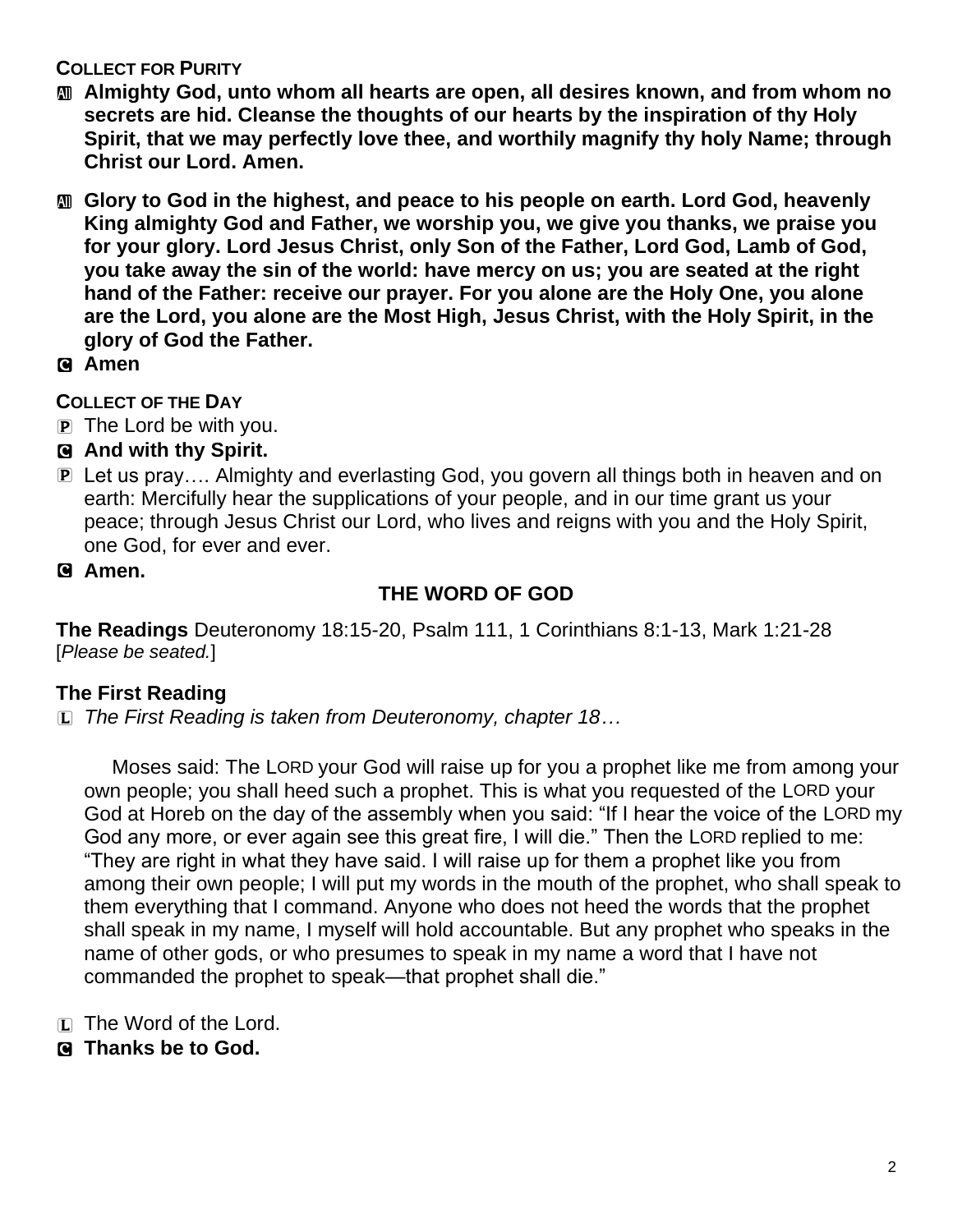#### **The Psalm**

- L *We will read responsively Psalm 111…*
- L Hallelujah! I will give thanks to the Lord with my whole heart, in the assembly of the upright, in the congregation.
- C **Great are the deeds of the Lord! they are studied by all who delight in them.**
- L His work is full of majesty and splendor, and his righteousness endures for ever.
- C **He makes his marvelous works to be remembered; the Lord is gracious and full of compassion.**
- L He gives food to those who fear him; he is ever mindful of his covenant.
- C **He has shown his people the power of his works in giving them the lands of the nations.**
- L The works of his hands are faithfulness and justice; all his commandments are sure.
- C **They stand fast for ever and ever, because they are done in truth and equity.**
- $\Box$  He sent redemption to his people; he commanded his covenant for ever; holy and awesome is his Name.
- C **The fear of the Lord is the beginning of wisdom; those who act accordingly have a good understanding; his praise endures for ever.**

#### **The Second Reading**

L *The Second Reading is taken from 1 Corinthians, chapter 8…*

Now concerning food sacrificed to idols: we know that "all of us possess knowledge." Knowledge puffs up, but love builds up. Anyone who claims to know something does not yet have the necessary knowledge; but anyone who loves God is known by him. Hence, as to the eating of food offered to idols, we know that "no idol in the world really exists," and that "there is no God but one." Indeed, even though there may be so-called gods in heaven or on earth—as in fact there are many gods and many lords— yet for us there is one God, the Father, from whom are all things and for whom we exist, and one Lord, Jesus Christ, through whom are all things and through whom we exist. It is not everyone, however, who has this knowledge. Since some have become so accustomed to idols until now, they still think of the food they eat as food offered to an idol; and their conscience, being weak, is defiled. "Food will not bring us close to God." We are no worse off if we do not eat, and no better off if we do. But take care that this liberty of yours does not somehow become a stumbling block to the weak. For if others see you, who possess knowledge, eating in the temple of an idol, might they not, since their conscience is weak, be encouraged to the point of eating food sacrificed to idols? So by your knowledge those weak believers for whom Christ died are destroyed. But when you thus sin against members of your family, and wound their conscience when it is weak, you sin against Christ. Therefore, if food is a cause of their falling, I will never eat meat, so that I may not cause one of them to fall.

- $\Box$  The Word of the Lord.
- C **Thanks be to God.**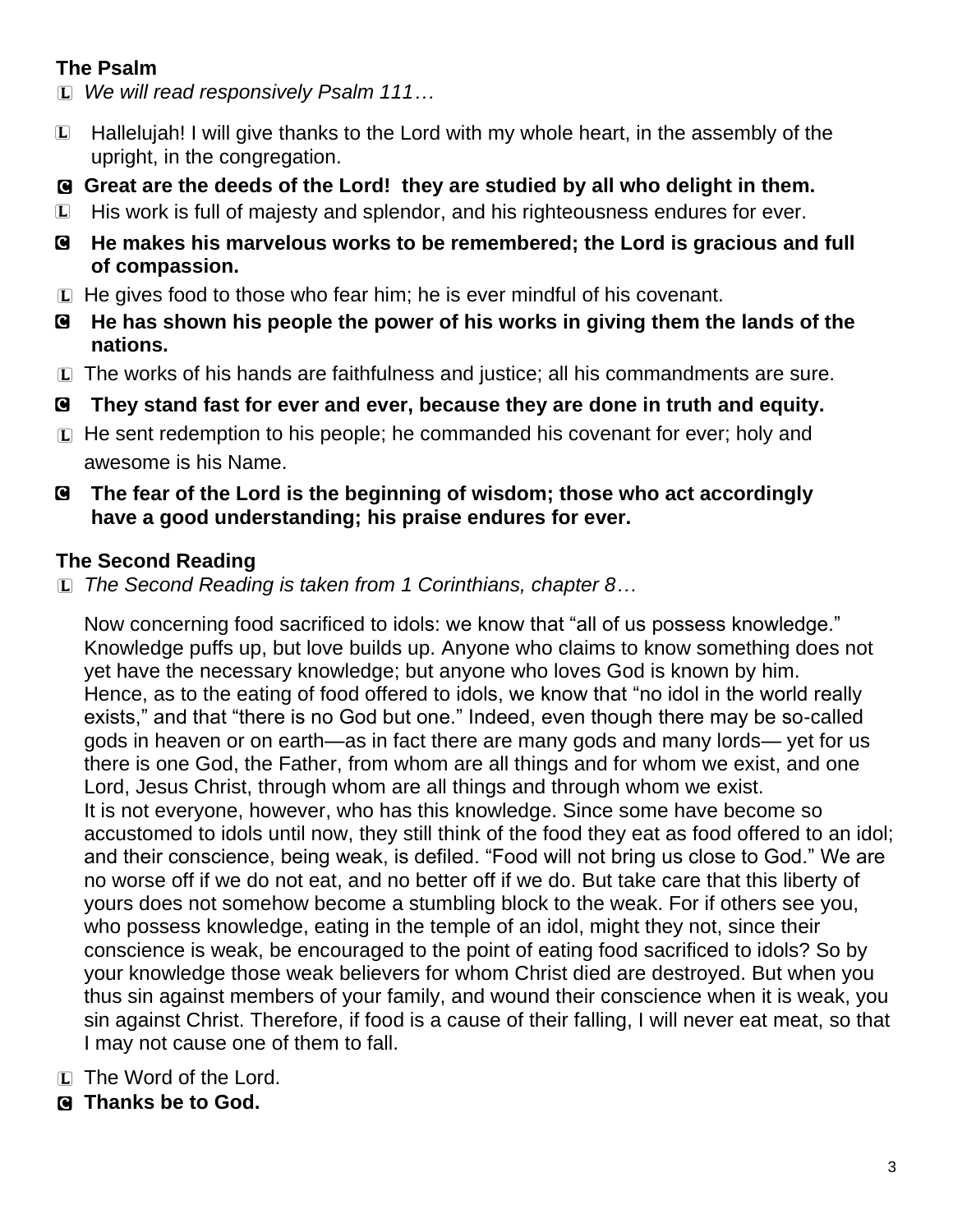### **The Gospel**

*[Please stand.]*

- D The Holy Gospel of our Lord Jesus Christ according to Mark.
- G Glory be to thee, O Lord.
- D Jesus and his disciples went to Capernaum; and when the sabbath came, he entered the synagogue and taught. They were astounded at his teaching, for he taught them as one having authority, and not as the scribes. Just then there was in their synagogue a man with an unclean spirit, and he cried out, "What have you to do with us, Jesus of Nazareth? Have you come to destroy us? I know who you are, the Holy One of God." But Jesus rebuked him, saying, "Be silent, and come out of him!" And the unclean spirit, convulsing him and crying with a loud voice, came out of him. They were all amazed, and they kept on asking one another, "What is this? A new teaching—with authority! He commands even the unclean spirits, and they obey him." At once his fame began to spread throughout the surrounding region of Galilee.

D The Gospel of the Lord.

C **Praise be to thee, O Christ.**

*[Please be seated.]*

**SERMON** The Rev. Cindy Roehl

#### **NICENE CREED**

*[Please stand.]*

C **We believe in one God, the Father, the Almighty, maker of heaven and earth, of all that is, seen and unseen.** 

**We believe in one Lord, Jesus Christ, the only Son of God, eternally begotten of the Father, God from God, Light from Light, true God from true God, begotten, not made, of one Being with the Father. Through him all things were made. For us and for our salvation he came down from heaven: by the power of the Holy Spirit he became incarnate from the Virgin Mary, and was made man. For our sake he was crucified under Pontius Pilate; he suffered death and was buried. On the third day he rose again in accordance with the Scriptures; he ascended into heaven and is seated at the right hand of the Father. He will come again in glory to judge the living and the dead, and his kingdom will have no end.**

**We believe in the Holy Spirit, the Lord, the giver of life, who proceeds from the Father and the Son. With the Father and the Son he is worshiped and glorified. He has spoken through the Prophets. We believe in one holy catholic and apostolic Church. We acknowledge one baptism for the forgiveness of sins. We look for the resurrection of the dead, and the life of the world to come. Amen.**

#### **PRAYERS OF THE PEOPLE**

*[Please sit, stand, or kneel, as you prefer.]*

- D Let us pray for the whole state of Christ's Church and the world.
- L Almighty and everliving God, who in thy holy Word hast taught us to make prayers, and supplications, and to give thanks for all humanity. Receive these our prayers which we offer unto thy divine Majesty, beseeching thee to inspire continually the Universal Church with the spirit of truth, unity, and concord; and grant that all those who do confess thy holy Name may agree in the truth of thy holy Word, and live in unity and godly love. God of Light and Life,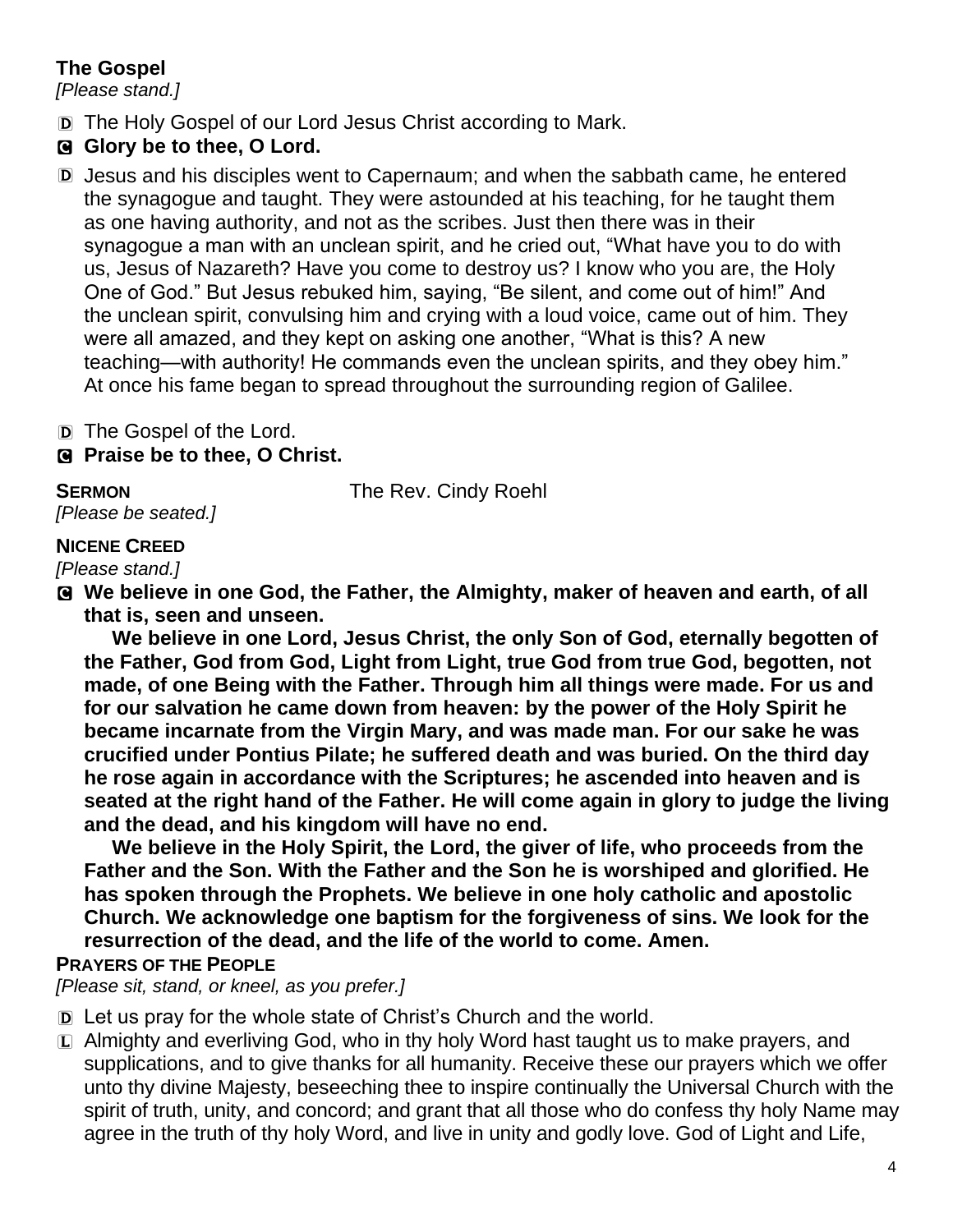# C **We pray to you.**

L Give grace, O heavenly Father, to all bishops, especially to Michael, our Presiding Bishop; Dabney, our Bishop; Barry and Michael, our Assisting Bishops; Michael, our Priest in Charge; Cindy, our Deacon; to our companion diocese of the Dominican Republic; to these Episcopal Churches in our Diocese: St. Francis', Tampa; St. Peter's, Plant City; Holy Innocents, Valrico, to the Clearwater Deanery Collaboration Partners; and to all priests, deacons, and the laity in their ministry; that they may, both by their life and doctrine, set forth thy true and lively Word, and rightly and duly administer thy holy Sacraments. God of Light and Life,

# C **We pray to you.**

 $\Box$  And to all thy people give thy heavenly grace, and especially to this congregation here present; that, with meek heart and due reverence, they may hear and receive thy holy Word, truly serving thee in holiness and righteousness all the days of their life. God of Light and Life,

#### C **We pray to you.**

 $\Box$  We beseech thee also so to rule the hearts of those who bear the authority of government in this and every land, that they may be led to wise decisions and right actions for the welfare and peace of the world. We pray that all God's children, especially those in the Middle East, might live in the hope of the world peace for which we are created. God of Light and Life,

#### C **We pray to you.**

L And we most humbly beseech thee, of thy goodness, O Lord, to comfort and succor [*Add handwritten names from notebook*] and all those who, in this transitory life, are in trouble, sorrow, need, sickness, or any other adversity, especially those listed in the weekly news who have asked for our prayers. I now invite you to pray for others by name, aloud or in your hearts. [*Leave time…*] God of Light and Life,

#### C **We pray to you.**

L Open, O Lord, the eyes of all people to behold thy gracious hand in all thy works, that, rejoicing in thy whole creation, they may honor thee with their substance, and be faithful stewards of thy bounty. We give thanks for the flowers given today to the Glory of God, and for the birthdays this week, Janet Ozbun, Cindy Matson, Jim Downs, London Bates, Ronald Pylman, Sharon DeVore, Bob Bellavance, Peter Brotherhood, Robyn Harker, and for those celebrating anniversaries this week, Chris & Michelle Schombs, for all the blessings of this life. I invite you to name a blessing either silently or aloud. [*Leave time…* ] God of Light and Life,

#### C **We pray to you.**

 $\Box$  And we also bless thy holy Name for all thy servants departed this life in thy faith and fear, [*especially… add names from notebook*]. Please add names of those on your heart, silently or aloud. [*Leave time…*] We beseech thee to grant them continual growth in thy love and service; and to grant us grace so to follow the good examples of all thy saints, that with them we may be partakers of thy heavenly kingdom. God of Light and Life,

#### C **We pray to you.**

- L Empower, O Lord, our Search Committee and Vestry as we pray….
- C **Almighty God, giver of every good gift: Look graciously on our Church, and so guide the minds of those who shall choose a rector for this parish, that we may receive a faithful pastor, who will care for your people and equip us for our ministries; through Jesus Christ our Lord. Amen**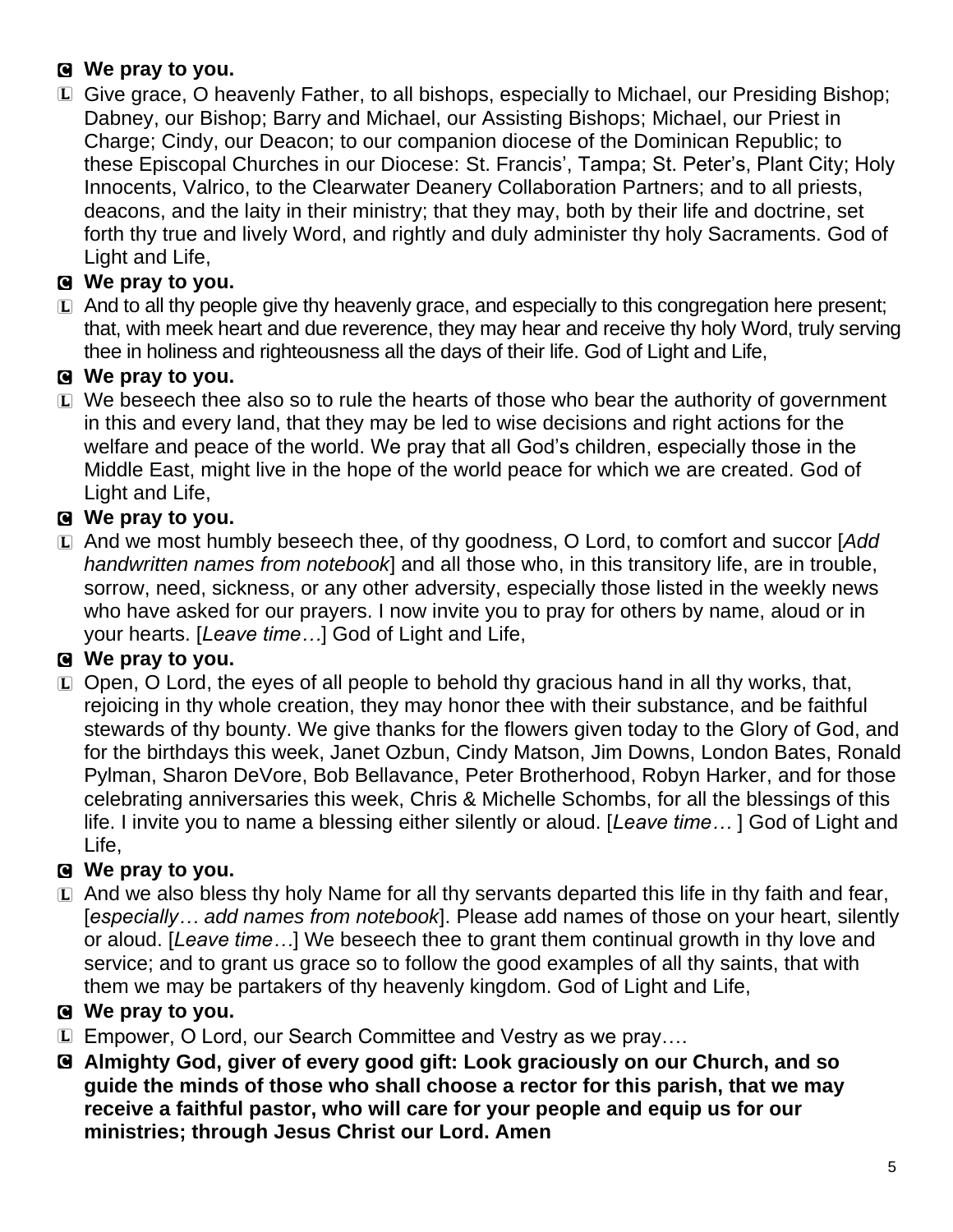- L Grant these our prayers, O Father, for Jesus Christ's sake, our only Mediator and Advocate.
- C **Amen.**

#### **THE GREETING OF PEACE**

*[Please stand. During this time of social distancing, a wave or bow, accompanied by a smile and "the Peace of the Lord be with you," will do nicely.*]

- $\mathbf{P}$  The peace of the Lord be always with you.
- C **And with thy spirit.**

### **THE HOLY COMMUNION**

#### **OFFERTORY SENTENCE**

D Thine, O Lord, is the greatness, and the power, and the glory, and the victory, and the majesty. For all that is in the heaven and in the earth is thine. Thine is the kingdom, O Lord, and thou art exalted as head above all. Let us with gladness present the offerings and oblations of our life and labor to the Lord.

[*Please be seated. The offering plates are on stands in the front and the back of the church. If you wish, you may place an offering there.*]

#### **OFFERTORY**

#### **PRESENTATION OF THE OFFERINGS**

*[Please stand when the offerings of bread, wine, and money are presented by the Deacon.]*

- D As we receive these gifts, we acknowledge
- C **All things come from thee, O Lord and of thine own have we given thee.**

**THE GREAT THANKSGIVING:** Eucharistic Prayer II

- $\overline{P}$  The Lord be with you.
- C **And with thy spirit.**
- P Lift up your hearts.
- C **We lift them up unto the Lord.**
- P Let us give thanks unto our Lord God.
- C **It is meet and right so to do.**
- P It is very meet, right, and our bounden duty, that we should at all times, and in all places, give thanks unto thee, O Lord, holy Father, almighty, everlasting God. Because in the mystery of the Word made flesh, thou hast caused a new light to shine in our hearts, to give the knowledge of thy glory in the face of thy Son Jesus Christ our Lord. Therefore, with Angels and Archangels, and with all the company of heaven, we laud and magnify thy glorious Name; evermore praising thee, and saying,
- C **Holy, holy, holy, Lord God of Hosts Heaven and earth are full of thy glory. Glory be to thee, O Lord Most High. Blessed is he that cometh in the name of the Lord. Hosanna in the highest.**

*[Please kneel or stand, as you choose.]*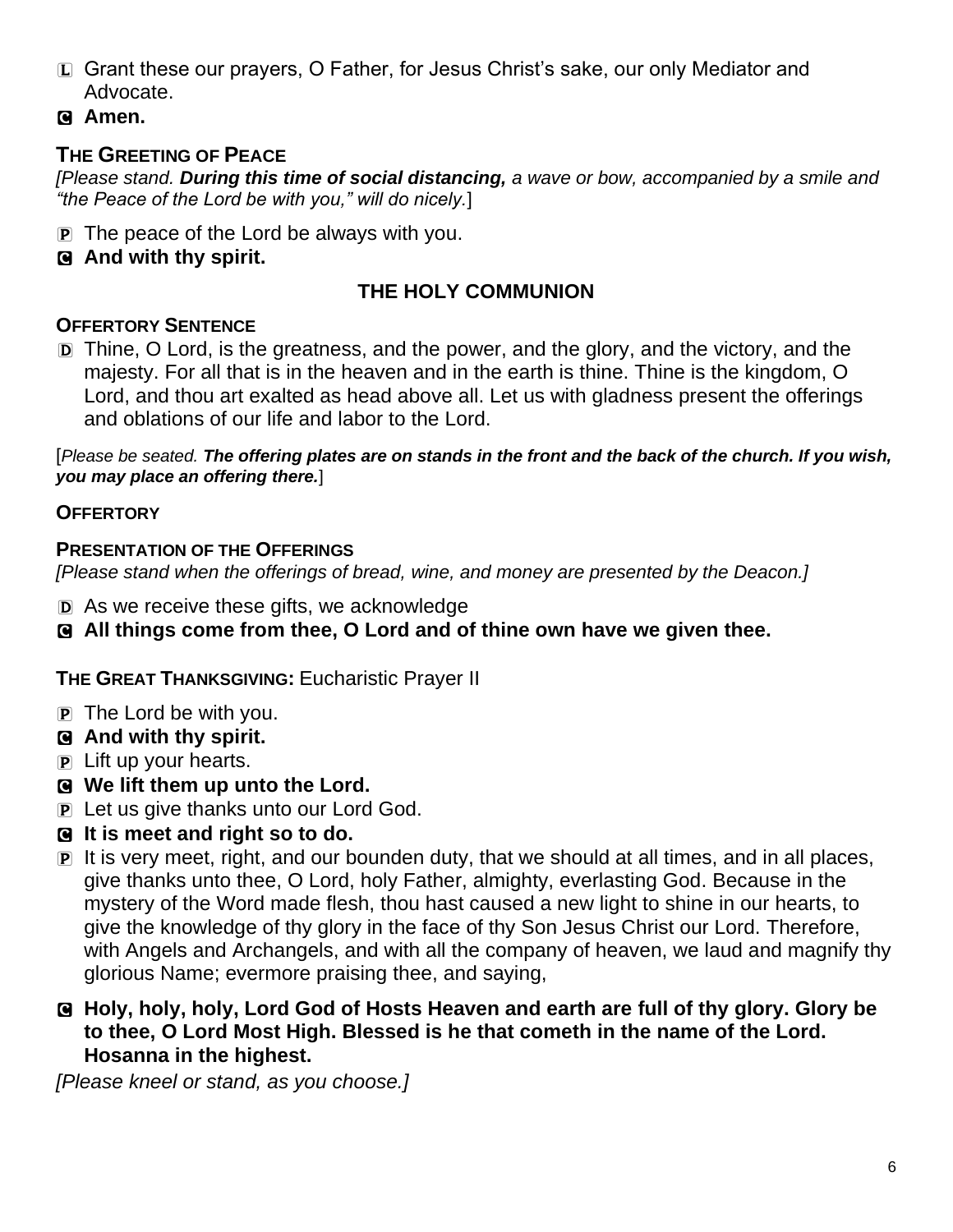P All glory be to thee, O Lord our God, for that thou didst create heaven and earth, and didst make us in thine own image; and, of thy tender mercy, didst give thine only Son Jesus Christ to take our nature upon him, and to suffer death upon the cross for our redemption. He made there a full and perfect sacrifice for the whole world; and did institute, and in his holy Gospel command us to continue, a perpetual memory of that his precious death and sacrifice, until his coming again.

For in the night in which he was betrayed, he took bread; and when he had given thanks to thee, he broke it, and gave it to his disciples, saying, "Take, eat, this is my Body, which is given for you. Do this in remembrance of me."

P Likewise, after supper, he took the cup; and when he had given thanks, he gave it to them, saying, "Drink this, all of you; for this is my Blood of the New Covenant, which is shed for you, and for many, for the remission of sins. Do this, as oft as ye shall drink it, in remembrance of me."

Wherefore, O Lord and heavenly Father, we thy people do celebrate and make, with these thy holy gifts which we now offer unto thee, the memorial thy Son hath commanded us to make; having in remembrance his blessed passion and precious death, his mighty resurrection and glorious ascension; and looking for his coming again with power and great glory. And we most humbly beseech thee, O merciful Father, to hear us, and, with thy Word and Holy Spirit, to bless and sanctify these gifts of bread and wine, that they may be unto us the Body and Blood of thy dearly-beloved Son Jesus Christ.

- C **And we earnestly desire thy fatherly goodness to accept this our sacrifice of praise and thanksgiving, whereby we offer and present unto thee, O Lord, our selves, our souls and bodies. Grant, we beseech thee, that all who partake of this Holy Communion may worthily receive the most precious Body and Blood of thy Son Jesus Christ, and be filled with thy grace and heavenly benediction; and also that we and all thy whole Church may be made one body with him, that he may dwell in us, and we in him; through the same Jesus Christ our Lord;**
- P By whom, and with whom, and in whom, in the unity of the Holy Ghost all honor and glory be unto thee, O Father Almighty, world without end.
- C **AMEN.**

#### **THE LORD'S PRAYER**

- P And now, as our Savior Christ hath taught us, we are bold to say,
- C **Our Father, who art in heaven, hallowed be thy Name, thy kingdom come, thy will be done, on earth as it is in heaven. Give us this day our daily bread. And forgive us our trespasses, as we forgive those who trespass against us. And lead us not into temptation, but deliver us from evil. For thine is the kingdom, and the power, and the glory, for ever and ever. Amen.**

#### **BREAKING OF THE BREAD**

P The Gifts of God for the People of God. Take them in remembrance that Christ died for you, and feed on him in your hearts by faith, with thanksgiving.